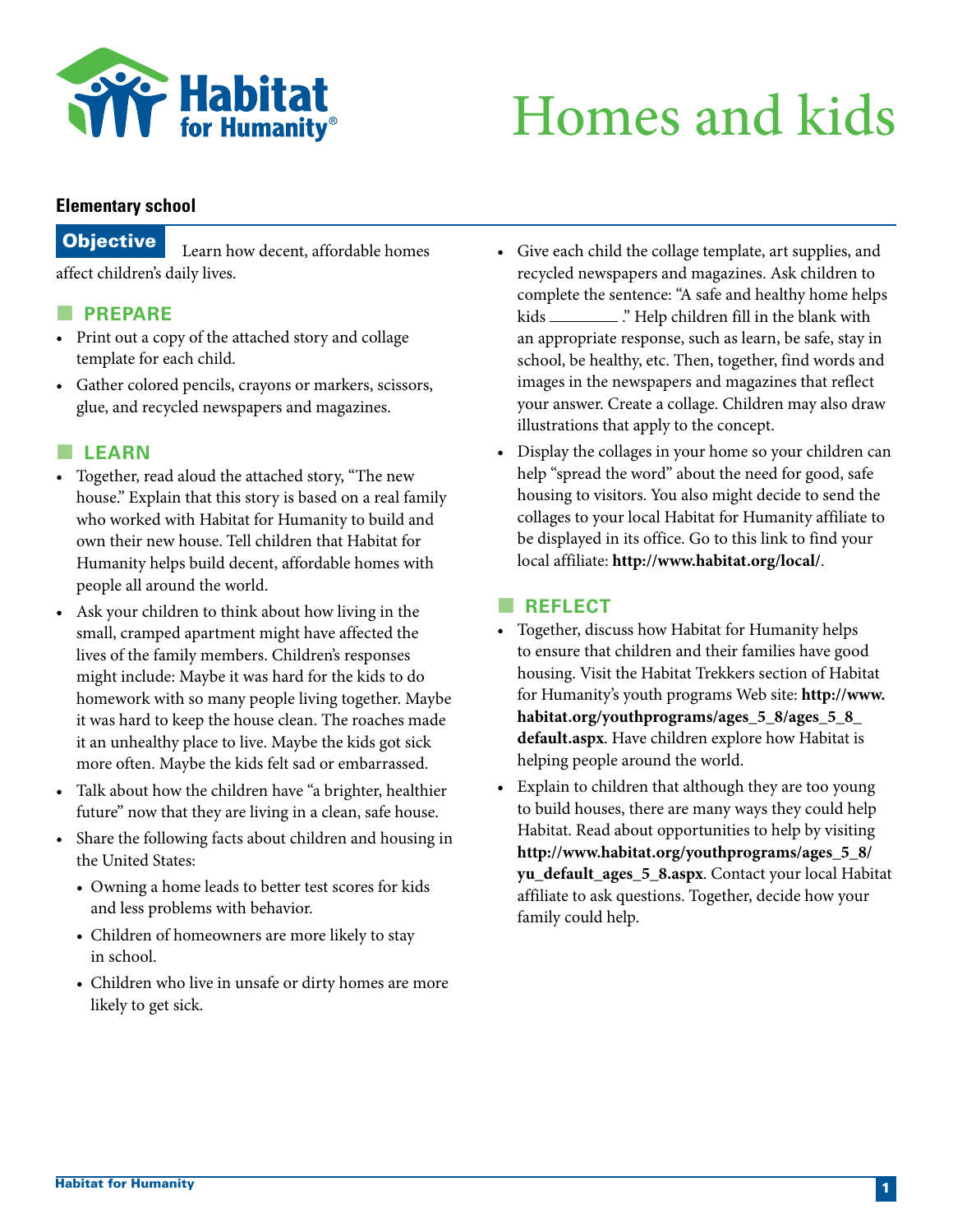## The new house

Mary Gallagher doesn't see anything special about her<br>life. She says she does what she must to get by, but many see it differently. This 25-year-old single mother is raising three children, one of whom has a disability. She is also raising her 16-year-old sister.

Mary works her shift job putting together circuit boards. She lived in a cramped home that didn't give her and her four family members much space. In order to pay rent, Mary had taken on three roommates. Space got even tighter. To make matters worse, roaches also moved into the home. All eight people shared a two-bedroom apartment.

Now Mary and her family live in a new Habitat house. The house is in a Habitat community that college students helped build.

"Habitat has truly healed my family, as it has so many others," says Mary. "Not only has Habitat helped me gain a beautiful new home, but also a brighter, healthier future for my children. Thank you so much for your kind and loving hearts. Without people like you, my family would still be lost in the crowd."